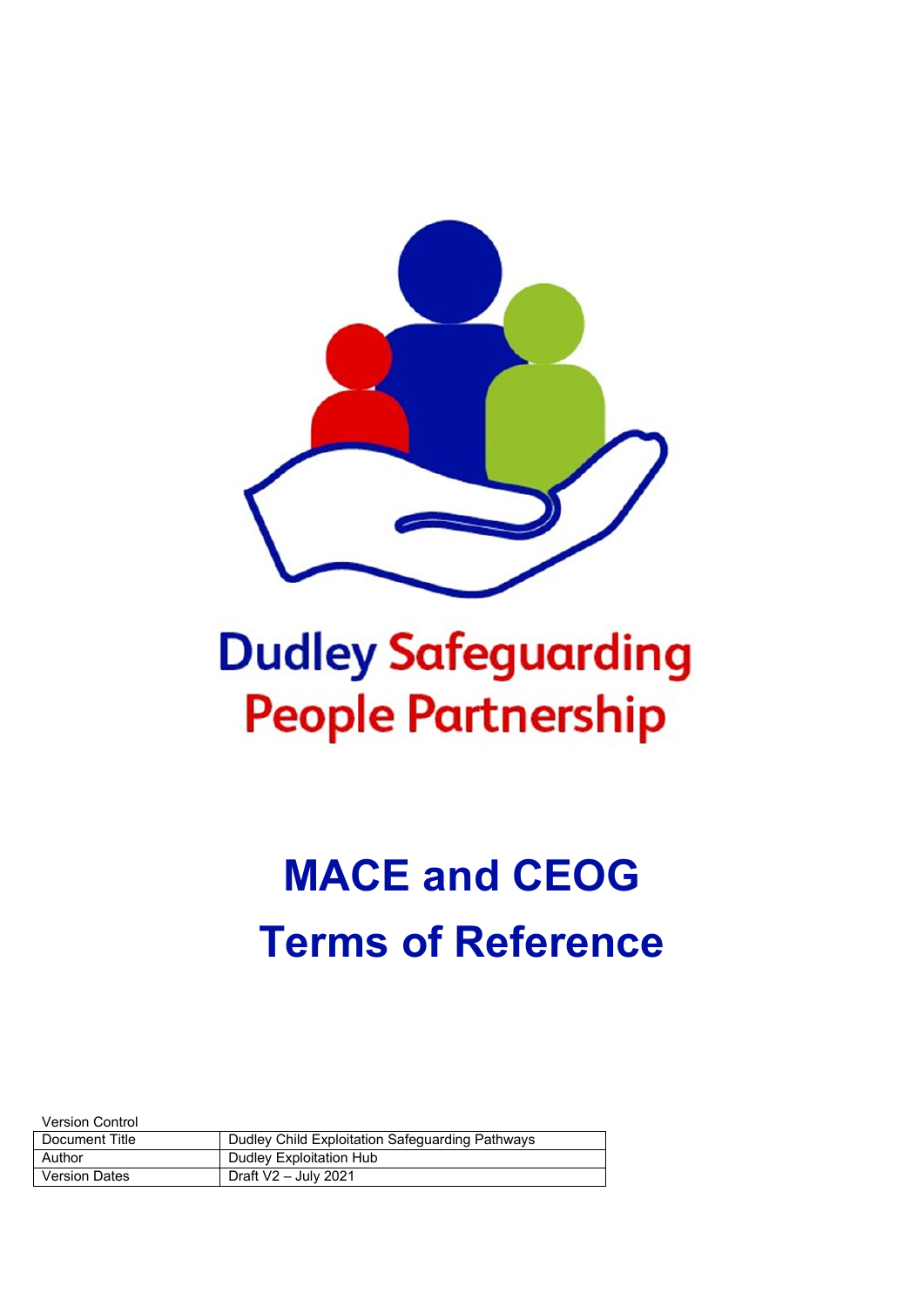

## **Introduction**

Any child or young person in Dudley who is known or suspected to be exploited, or at risk of exploitation, can be referred to statutory services for consideration of support or intervention. Likewise, potential perpetrators of exploitation, or places where exploitation is suspected to take place, can be referred for consideration of intervention, prevention, or disruption activity.

Immediate concerns should be reported to the police by calling 101 as normal. If this is not an immediate concern, then referrals for young people at risk can be made to the Exploitation Hub via the MASH. An exploitation screening tool should also be completed so that the nature and level of the risk can be understood.

Missing episodes are a clear indicator of exploitation risk and a potential indicator of significant harm. As a result, there is a daily missing meeting that take place within the MASH and includes a MASH team manager, the Exploitation Hub, CART missing services and Locate Police. (see the Missing procedures for more detail on how missing cases are managed).

The daily missing meeting will be complimented by a weekly Exploitation triage meeting with additional representation from Health, Education, YOS, Neighbourhood and Exploitation Police. This meeting has been developed in response to County Lines intensification week. Its purpose is to review and agree actions regarding emerging concerns, new referrals and events that may require a statutory or Early Help response (this forum will have a separate terms of reference).

Newly received referrals will then be reviewed by specialist staff from Social Care and Police in the Exploitation Hub and a suitable pathway decided upon for victims, perpetrators, and locations as part of the strategy to reduce exploitation.

Young people at medium or high risk of exploitation should be referred to a Multi-Agency Exploitation (MACE) meeting.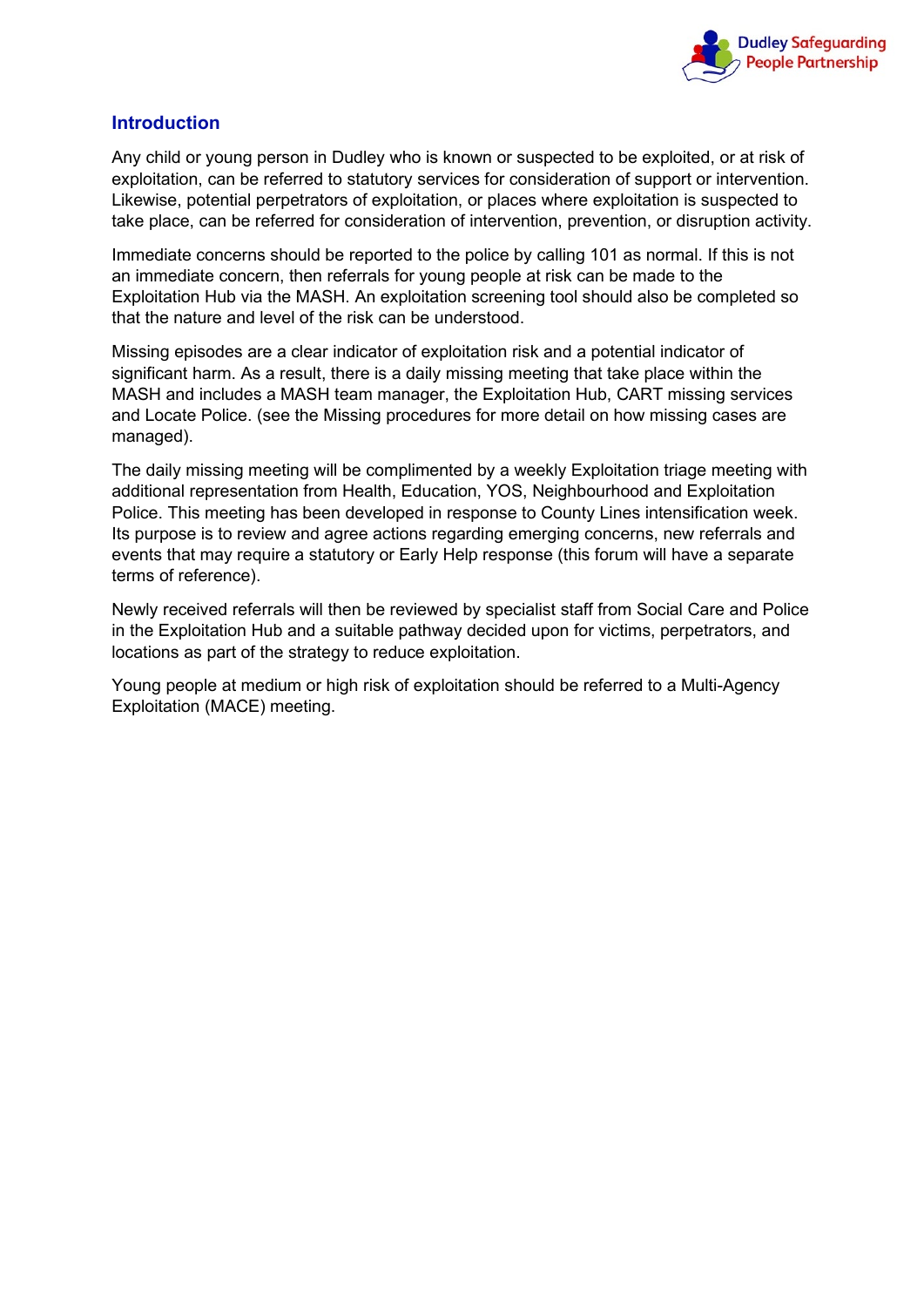

## **Multi-Agency Exploitation (MACE) meeting**

### **Purpose**

MACE is a multi-agency case management forum coordinating support and interventions to reduce the risk of Child Exploitation (CE) to children and young people. CE can include, but is not limited to, Child Sexual Exploitation (CSE), County Lines (CL), or Child Criminal Exploitation (CCE). These forms of exploitation are often associated with missing episodes and may also feature Online harm It can also include modern slavery, forced labour and domestic servitude

MACE requires agencies and professionals to work together with parents and children to alert them to the signs of exploitation. This will enable broader agencies, outside of the statutory sector, to contribute to reducing the risk and impact of child exploitation on individuals and communities.

The MACE meeting allows further information to be shared and for the young person and their parent/carer to also have a voice in their safeguarding and to contribute to any decisions.

The first MACE meeting should be held within 2 weeks of the initial referral. Review meetings should be held every 4 weeks after that for HIGH risk young people and every 6 weeks for medium risk. The Exploitation hub will set the agenda for the MACE meetings following the screening process and ensure that the meeting is recorded and authorised on LCS

#### **Outcomes**

Outcomes of a MACE meeting may include:

- − Referring a child to the National Referral Mechanism (NRM),
- − Agreeing a safety plan for that young person
- − Recommend a 'My Safety plan' instead of a Child in need or Child protection plan
- − Ensuring they are flagged on agency systems so that the risks are more widely known
- − Refer for support services from other services such as Barnardos, Phase Trust, and other voluntary sector partners
- − Agreeing a Missing trigger plan
- − Recommend an Early Help referral for 'at risk' cases

MACE does not replace other statutory processes and pathways such as ICPC or Core Group meetings but if suitable and convenient, these meetings can be combined or scheduled together to avoid duplication for staff and families. Detailed guidance on the use of My Safety plan is available from the Centre for Professional Practice or DSPP.

#### **Confidentiality**

Any agency in attendance or in receipt of information will be signed up to the local Information Sharing Protocol.

All members will sign or agree to a confidentiality form at the start of each meeting stating:

− All information discussed is strictly confidential and must not be disclosed to third parties. All documents circulated in connection with the meeting are to be considered restricted documents and must not be disclosed to third parties.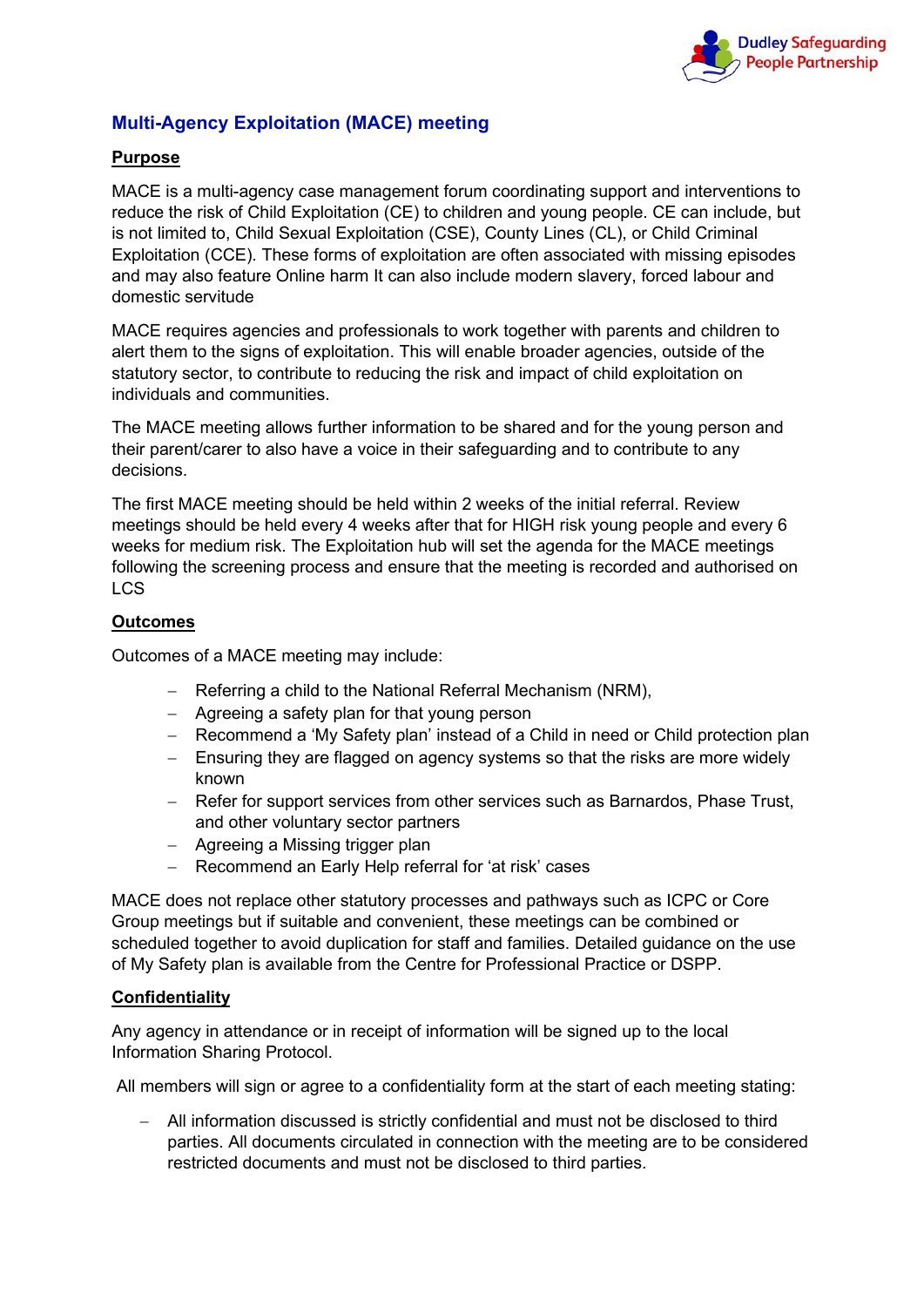

- The retention of all documentation in a secure location is the responsibility of the receiving agency. If disclosure is sought to a third party, then permission must be received from the Chair of the meeting.
- − The disclosure of information outside of the MACE meeting will be deemed to be a breach of the subject's confidentiality and a breach of the confidentiality of the agencies involved. It may be considered an offence under the Data Protection Act.

## **Scope**

- − Share information between agencies to identify risks and clarify accuracy of existing information.
- − Establish the exact nature of the concerns and the source of any risk
- − Ensure good quality assessments are undertaken which focus on the needs of the Child/Young Person and their Family
- − Consider existing intelligence and gaps and identify any linked locations and extra familial risk factors
- − Understand if there is a risk to any other young people, including siblings
- − Share information pertaining to suspected perpetrators with the Police and to refer them to the CEOG agenda if required
- − Share other relevant intelligence such as car registrations, nicknames/alias, descriptions/tattoos, premises/locations, etc and establish who will record these on police intelligence systems (i.e. police officers present, or a PRI form)
- − Consider a referral using the National Referral Mechanism in cases where the is evidence to suggest the young person has been trafficked
- − Complete a MACE safety plan and re-evaluate risk level
- − Review existing cases and ensure that actions have been taken to reduce harm
- − Ensure that agreed actions are carried out in a timely manner
- − All agencies will be required to attend the meeting having checked their agencies records and provided a short update in writing prior to the meeting

## **Membership & Attendance**

The below list is not exhaustive and not all members would be required at each meeting depending on the nature of the risk and age of the young person

- Dudley Children Services Exploitation co-ordinator CHAIR
- Social Worker if allocated
- MASH Social Worker if not allocated
- WMP CSE Co-ordinator and/or CCE Co-ordinator Police
- WMP Locate officer if required
- WMP Offender manager as required
- WMP Young Persons officer as required
- Youth Offending Team officer
- School Nurse/GU nurse/ Midwife/ Safeguarding Nurse
- School Inclusion staff
- Early Help staff
- Designated safeguarding lead school
- Representative from Phase Trust, Barnardo's, Here4Youth, Black Country Women's Aid or other voluntary sector services
- Adults Transition Safeguarding Lead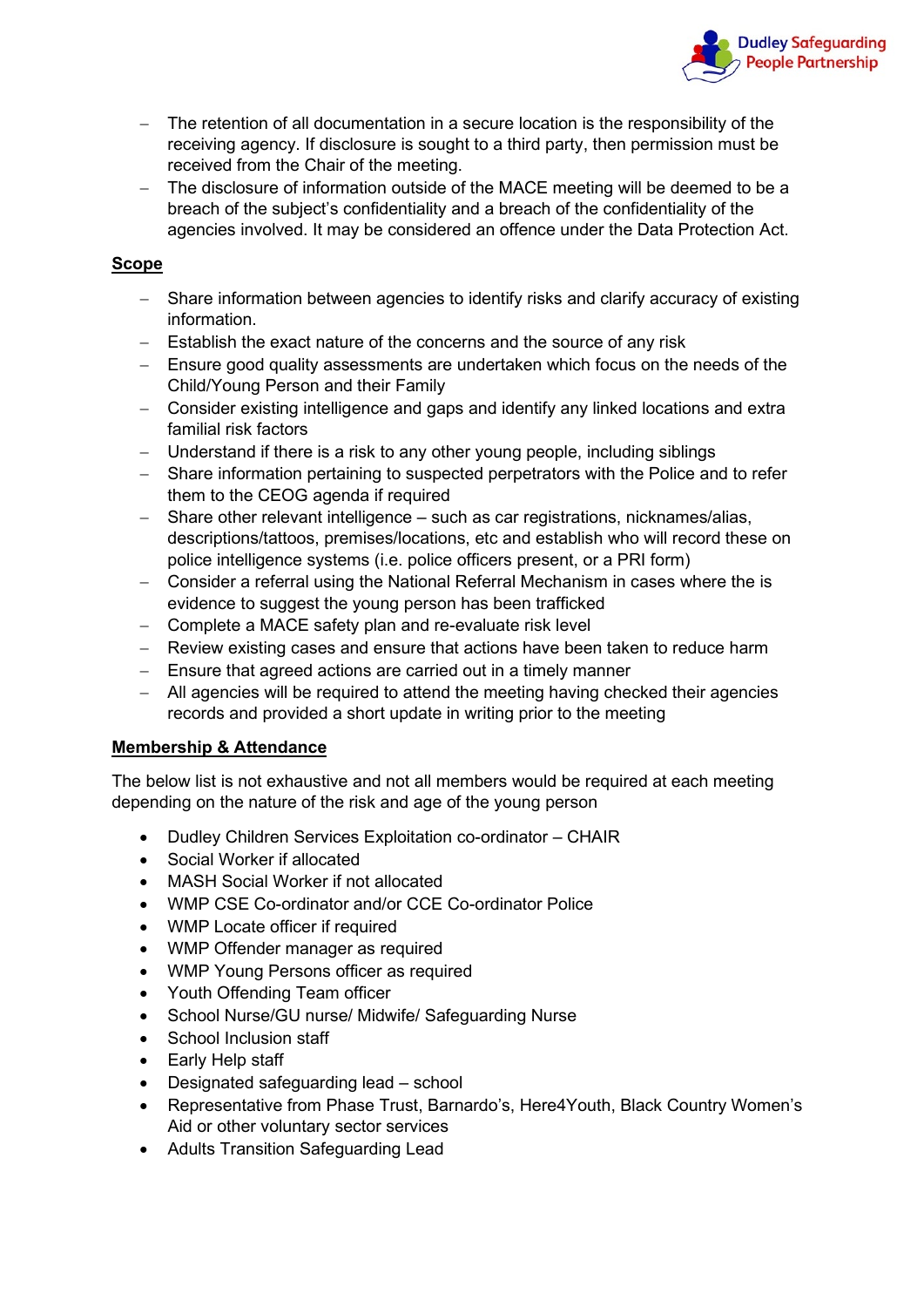

#### **Review & Reporting**

MACE Review meetings will take place 4 weeks after the initial MACE for high risk young people and 6 weeks after the initial meeting for medium risk young people.

All members attending review meetings will be required to submit short written updates prior to the scheduled meeting date to be used in the final written record of the meeting.

A review meeting will re-assess the risk to the young person based on progress since the last meeting and new information available. If the risk is lowered to 'at risk' (low) then the young person will be discharged from MACE

A high-risk case may be escalated to CEOG when panel members have exhausted areas of investigation/disruption and the risk has not reduced after 3 MACE meetings. This may require the wider partnership to support with the case by providing a deeper dive into the situation. This will be escalated by the Chair of the meeting.

Information from MACE meetings will be analysed by the Exploitation Hub and reported via an exploitation Dashboard. The MACE chair will attend the CEOG meeting to escalate matters of concern and report on patterns and trends of exploitation. The MACE chair will also report to the Child Exploitation subgroup to report on any blockages to MASE and to present the Dashboard.

MACE plans can be audited as part of audit work conducted by the Child Exploitation Subgroup or through the CPP or DSPP Multi Agency Audit plan for the year.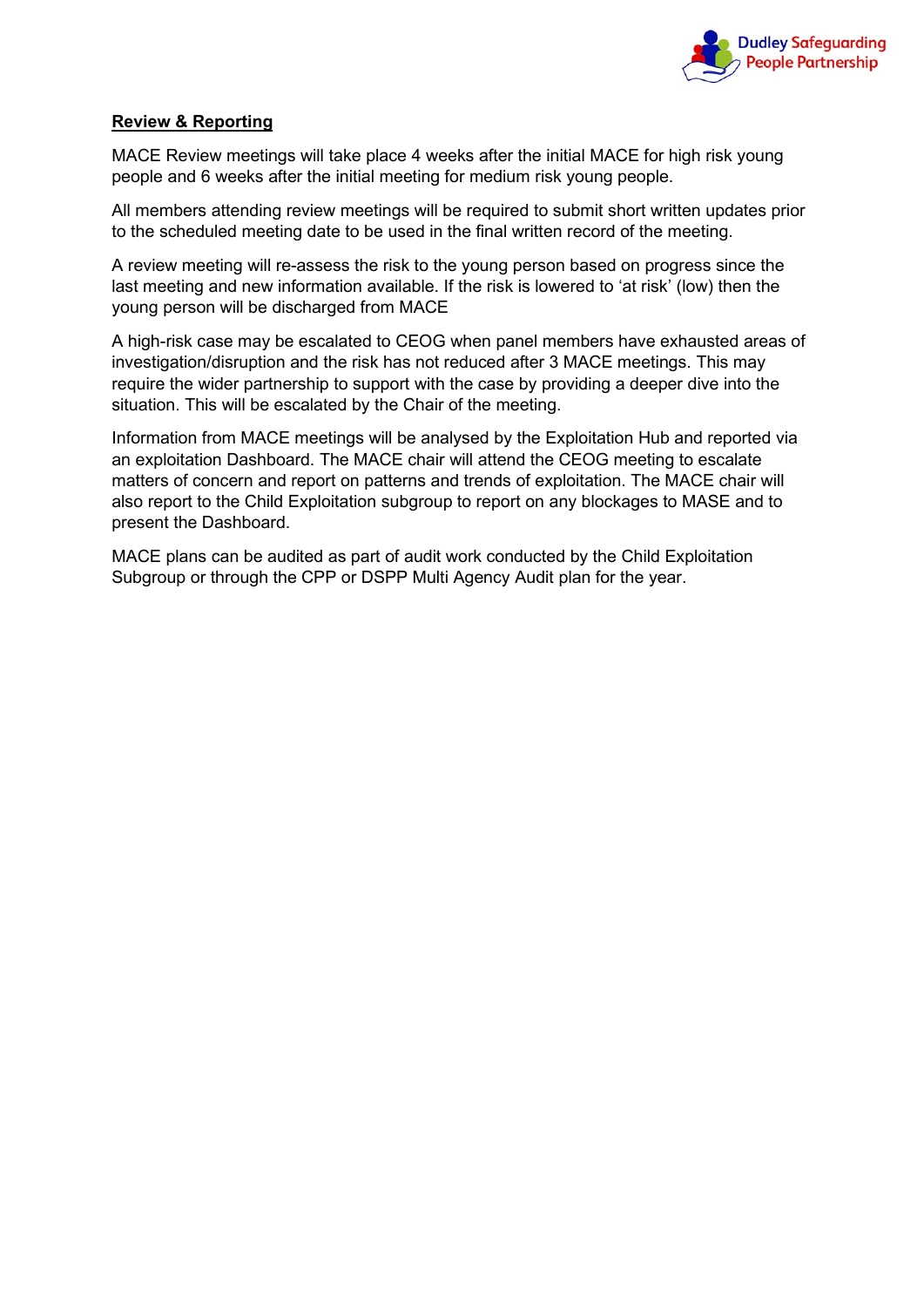

## **Child Exploitation Operational Group (CEOG)**

## **Purpose**

The Child Exploitation Operational Group (CEOG) is a multi-agency forum to discuss child exploitation suspect/perpetrators, locations linked to exploitation and missing children, and to understand patterns and trends of exploitation. Young people at high risk of exploitation can also be escalated to CEOG if their risk is not being reduced. Multiple victims linked via the same perpetrators can also be discussed collectively in this forum.

The aim of CEOG is to disrupt perpetrators and locations linked to CE and to reduce the risk to victims of exploitation now and in the future.

Outcomes of CEOG meetings may include:

- Diversion of identified perpetrators
- Patrol plans of identified hotspot areas such as parks
- Appropriate information sharing of ongoing police investigations
- Agreeing non-conviction approaches to perpetrators such as Sexual Risk Orders or Criminal Behaviour Orders
- Civil enforcement at premises linked to child exploitation
- Identification of suspects to serve Child Abduction Warning Notices on.
- Sharing of other information and intelligence linked to perpetrators and locations
- Recommending a Complex Strategy meetings or other forums such as disruption or peer mapping meetings.

Members should be familiar with the Exploitation screening tool and the Child Exploitation strategy

#### **Frequency**

CEOG will meet once per calendar month on a set date to ensure there is regular oversight of disruption activity. If the chair is not available to hold a meeting the vice chair should be used instead, and meetings should not be cancelled unless unavoidable. Immediate disruption activity should take place between meetings and requests for such activity should be raised with relevant agencies at the time rather than waiting for the next CEOG meeting. Where possible the CEOG meeting should take place 1 week before the police tasking meeting to ensure that actions for police are quickly reported to these monthly police resource and tasking meetings

#### **Membership**

The below list is not exhaustive and wider invitations should be made to organisations not represented if it is felt their attendance would benefit a specific case.

All members should be familiar with the agenda and their agency actions before the meeting and be prepared to update on activity and receive actions and tasks from the chair. Attendees should be sufficiently senior to be in a position to agree to such actions in the meeting.

- WMP Neighbourhood Policing Unit Superintendent (Chair)
- WMP Child PPU CSE Inspector or Sergeant
- WMP FCID Exploitation rep
- WMP Locate rep
- Dudley Exploitation Hub team manager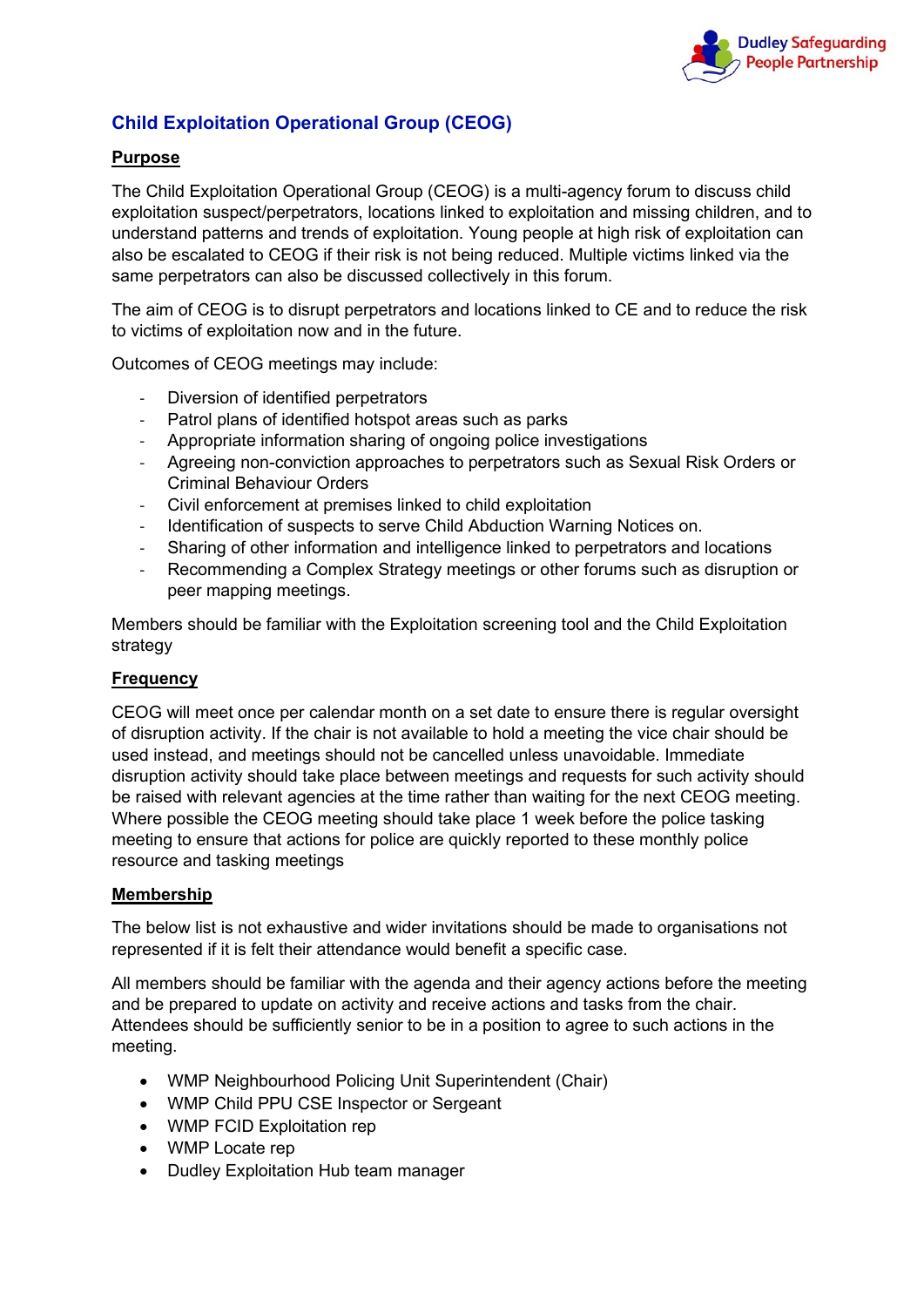

- Regulated Services (Taxi/licensing etc)
- Youth Offending Managers
- Probation Services
- Safeguarding representative from health
- Safeguarding Lead for Education
- Children Missing from Home, Care and Education representative
- Voluntary Sector representatives

### **Confidentiality**

(as per MACE)

## **Scope**

CEOG is an operational meeting to disrupt offending behaviour and CE risks in a multiagency setting.

- To share information and intelligence concerning potential perpetrators of exploitation or those harming children who go missing.
- Perpetrators can include identified and confirmed suspects of criminal offences and also those who are linked to offending via intelligence even if there are no known victims.
- Agree disruption actions in relation to identified perpetrators and to track this activity
- Identify and share intelligence and information concerning locations linked to exploitation and missing children.
- To put in place activity to manage these locations and protect children linked to them.
- Police will provide oversight of on-going criminal investigations and civil injunctions to ensure interventions reflect the risk of harm and vulnerability.
- To discuss HIGH risk children who have been escalated from MACE to task additional safeguarding activity and actions
- To discuss linked victims of exploitation and ensure any connected risks or threats are managed holistically rather on a case by case basis for each child
- Identify where linked victims or perpetrators may require more formal and bespoke safeguarding activity by way of either a Complex Strategy Meeting or a Strategic Management Group (SMG) in the case of multi-victim, multi-suspect cases.
- Understand and report on emerging and existing themes and methods of exploitation experienced in Dudley and recommend operational responses.

#### **Agenda – How to refer cases to CEOG**

Cases can be referred to CEOG by a number of routes:

- Added to the agenda by referral from the Exploitation Hub following screening
- Escalated from MACE for high risk young people where the risk has not reduced by the end of the 3rd meeting
- Escalated from MACE as part of a linked series of victims
- Escalated from MACE if a perpetrator or location is identified as linked to a victim and requires further intervention.
- If an identified perpetrator of location needs to be added to the agenda outside of the above these can be referred to the Exploitation Hub
- Themes can be added to the agenda by the exploitation hub.